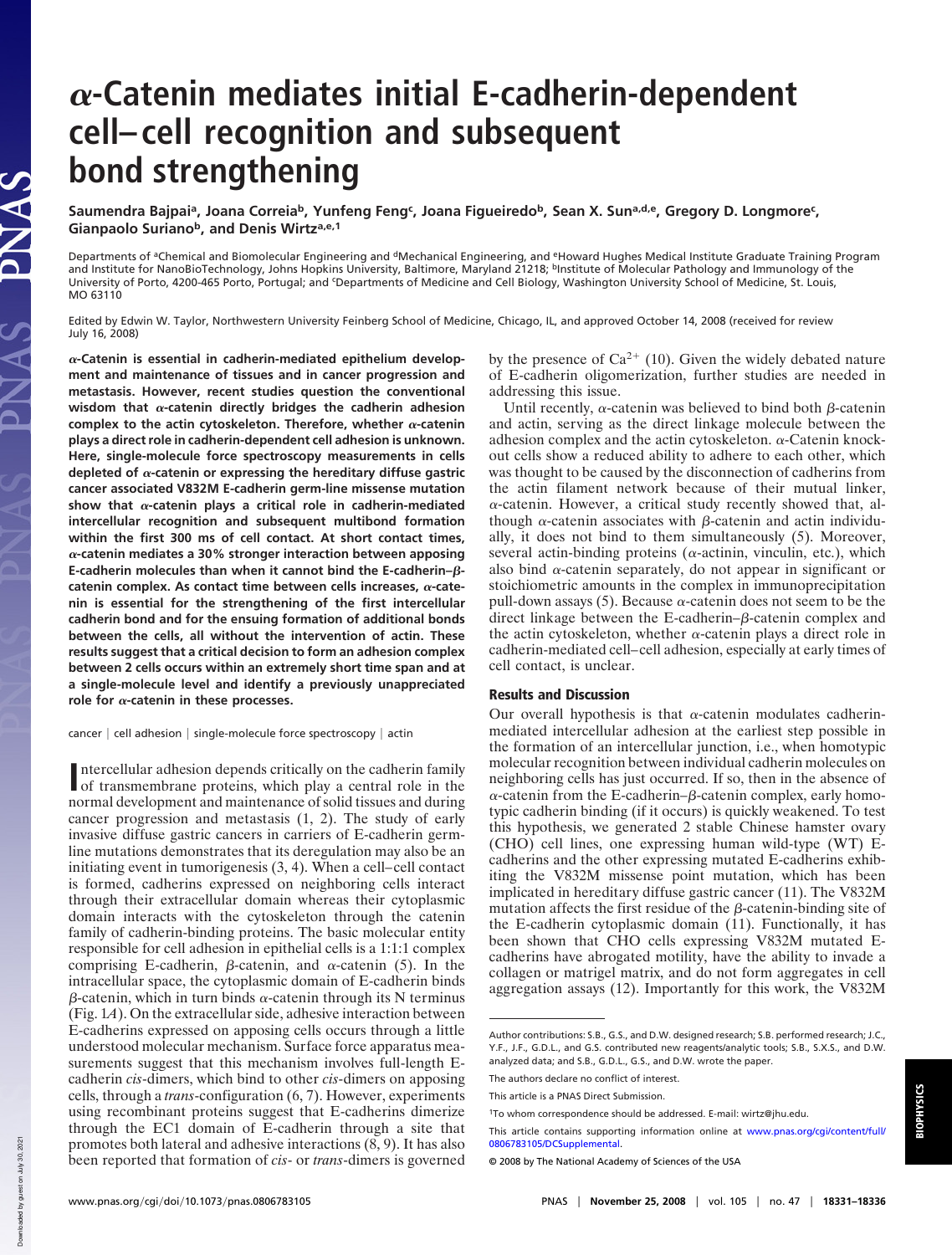

Fig. 1. Live-cell single-molecule force spectroscopy is used to probe the putative modulation of cadherin–cadherin bond tensile strength by  $\alpha$ -catenin binding to the E-cadherin– $\beta$ -catenin complex. (A) Schematic of the E-cadherin–catenin complex at the cell–cell adhesion interface after between 2 neighboring cells. The disease-causing V832M mutation prevents binding of α-catenin to the E-cadherin–β-catenin complex. (*B*) Typical succession of force–displacement curves obtained by single-molecule force spectroscopy, whereby E-cadherin-expressing CHO cells, placed in contact with each other for 1 ms with both controlled speed and force, are pulled in opposite directions at a controlled retraction velocity. One cell is placed on a flexible cantilever of known stiffness and whose displacements are laser-tracked with nanometer spatial and millisecond temporal resolutions, and the other cell is placed on a bottom culture dish. Force–displacement curves reveal cadherin-bond ruptures as abrupt falls indicated by arrows. (*Inset*) The loading rate (pico-Newtons per second) applied on each bond is computed as the product of the slope of the force–displacement curve before bond rupture (pico-Newtons per micrometer) with the computer-controlled retraction velocity (micrometers per second). (*C*) Experimental setup used in this work to measure intercellular interaction at single-molecule resolution. (*D*) Probability of bond formation between 2 CHO cells expressing both WT E-cadherin, WT E-cadherin and treated with latrunculin B, both V832M-E-cadherin, 1 V832M-E-cadherin and the other 1 WT E-cadherin or WT-cadherin with a-catenin knocked down. (E) Probability of bond formation between 2 E-cadherinexpressing CHO cells in the presence of EDTA, an anti-cadherin antibody, and with no cell placed on the cantilever.

mutation was shown to reduce the binding affinity of  $\alpha$ -catenin to the E-cadherin– $\beta$ -catenin complex (Figs. 1A and 2D), presumably through an allosteric effect, and correlates with global loss of cell–cell adhesion (12). The interaction between Ecadherin and  $\beta$ -catenin is not affected by the V832M mutation, at least in our cell model. Using a point mutant instead of domain deletion to eliminate  $\alpha$ -catenin binding to the E-cadherin- $\beta$ catenin complex serves 2 purposes. It reduces the chances of uncontrolled effect on E-cadherin structure and tests the functional relevance of a pathological mutation.

To test whether  $\alpha$ -catenin binding to the adhesion complex affected the strength of a single bond made of cadherin pairs on the surfaces of 2 apposing cells, single-molecule force spectroscopy measurements (13, 14) were conducted on live cells expressing either WT or V832M E-cadherins. In this assay, a cell attached to a cantilever, whose position is detected with a laser and a quadrant detector (Fig.  $1B$ ), is brought into contact with a cell on a bottom dish for a controlled time of contact (minimum 1 ms). The cantilever is then retracted at a controlled velocity, and force-deflection curves are recorded with high-temporal resolution (Fig. 1*C*). An abrupt deflection in these curves corresponds to the rupture of an individual cadherin–cadherin bond that formed during the controlled contact between the 2 adjoining cells (Fig. 1*C*, arrows). The magnitude of this deflection is the adhesion force or tensile strength of that single bond (Fig. 1*C Inset*).

Without the expression of specific surface adhesion molecules, WT CHO cells interact weakly with each other. Nevertheless, to test further the specificity of our single-molecule force spectroscopy measurements, we conducted 3 negative controls [see details in *Experimental Procedures* and in supporting information (SI) *Text* and Figs. S1 and S2]. We found a greatly diminished probability of binding between 2 cells (i.e., the fraction of force-deflection curves with abrupt deflections) when EDTA was added to the cell medium or a function-blocking antibody against E-cadherin was present in the cell medium or when no cell was present on the cantilever (Fig. 1, *D* and *E*).

The distributions of tensile (adhesion) strengths of individual WT E-cadherin and mutant E-cadherin bonds formed between 2 adjoining cells were qualitatively and quantitatively different. For WT E-cadherin intercellular bonds, the distribution of tensile strengths was relatively symmetric (Fig. 2*A*). This distribution showed no second or third peak at quantitated values of tensile strength, which would have indicated the rupture of multiple bonds simultaneously during de-adhesion of the top cell from bottom cell (15). For V832M E-cadherins, the distribution of bond tensile strengths was wide and asymmetric (Fig. 2*B*). Fits of these tensile strength distributions revealed that the depth of the potential of the energy well describing the interaction between WT E-cadherin pairs was significantly deeper than for the V832M E-cadherin pairs (9  $k_B T$  vs. 7  $k_B T$  where  $k_B T \approx 4.1$ pN.nm), which indicates that the WT bond was approximately  $\exp(9/7) \approx 4$  times more stable than the mutant bond. Also, the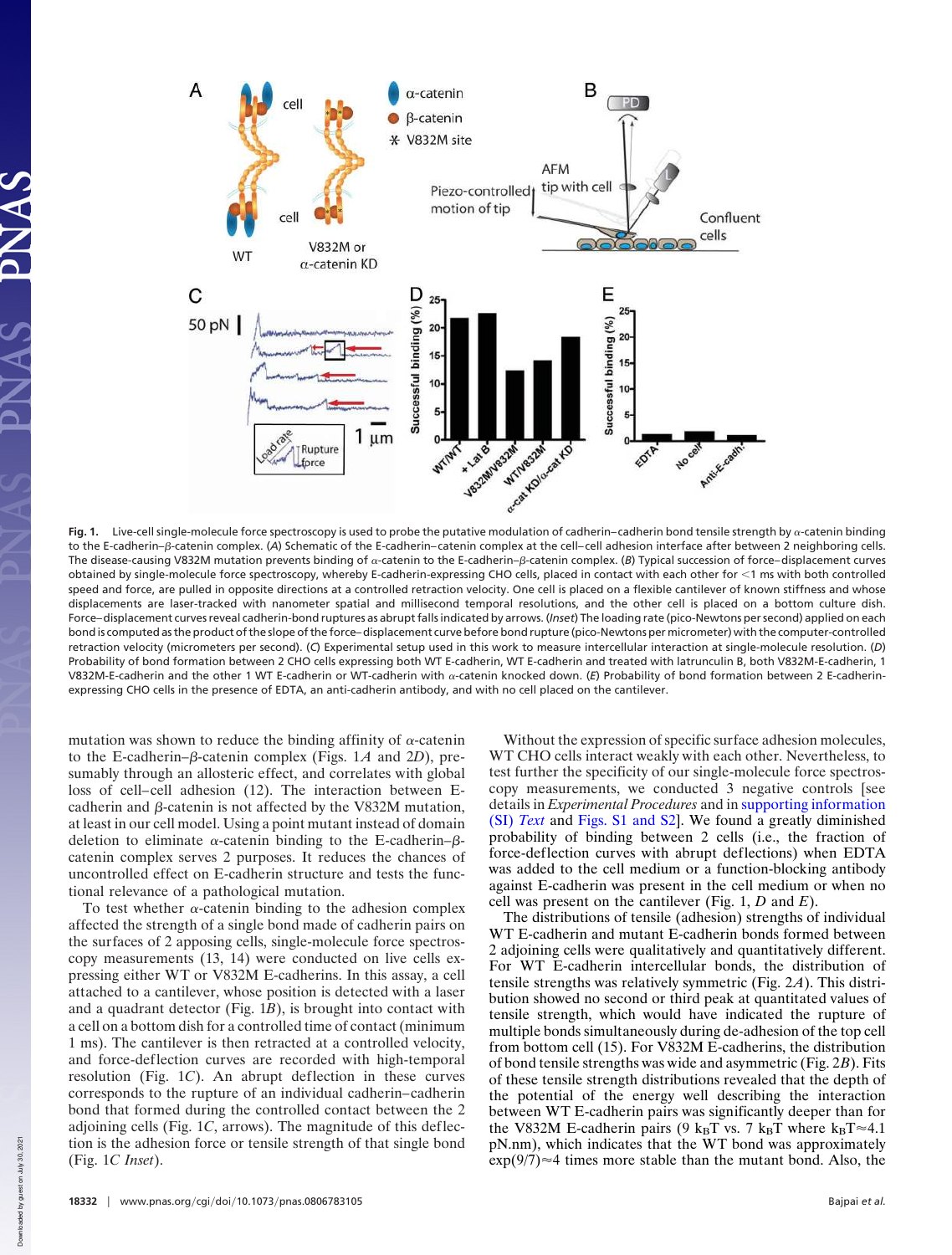

**Fig. 2.** Difference in tensile strength of intercellular E-cadherin bonds is mediated by  $\alpha$ -catenin. (*A* and *B*) Distributions of tensile strengths of (*A*) single WT–WT E-cadherin bonds formed between 2 neighboring cells for which α-catenin can bind the cadherin–β-catenin complex and (*B*) single V832M–V832M E-cadherin between 2 mutant cells, for which  $\alpha$ -catenin cannot bind the complex. Both distributions were obtained with a constant cantilever retraction velocity of 5  $\mu$ m/s. Time of cell–cell contact, 1 ms. The lines depict fits obtained using Hummer and Szabo model (27) to estimate interaction energies. (*C*) Mean tensile strengths of individual WT–WT E-cadherin, V832M–V832M E-cadherin, WT-WT E-cadherin with  $\alpha$ -catenin knocked down, and WT–V832M E-cadherin bonds in untreated cells, and WT-WT E-cadherin bonds formed between 2 cells treated with the actin-depolymerizing drug latrunculin B. Retraction velocity of the cantilever, 5  $\mu$ m/s. **\*\*\***, *<sup>P</sup>* 0.001 compared with WT E-cadherin cells. (*D*) Western blotting and immunoprecipitation (IP) studies indicate a reduced stability of the interaction between α-catenin and β-catenin in V832M CHO-expressing cells. (E) Western blotting indicates the presence and absence of α-catenin in WT CHO cells and  $\alpha$ -catenin knocked-down CHO cells, respectively.

molecular length over which WT E-cadherin pairs interacted was much longer, 1.1 nm vs. 0.3 nm, which corresponds to a fraction of the length of single-repeat domain of E-cadherin that is  $\approx$  2 nm in length. Moreover, the mean tensile strength of a single WT E-cadherin bond (equal to the mean force required to rupture the bond) between 2 cells was significantly higher than the tensile strength of both the homotypic bond formed between V832M E-cadherins on adjoining cells and higher than the heterotypic bond between V832M E-cadherins and WT E-cadherins (Fig. 2*C*).

--Catenin is not essential for intercellular ''molecular recognition,'' because V832M/V832M and WT/V832M pairings between 2 cells were both permissible. However, these results indicate that, already for short contact times  $\ll 1$  ms), the binding strength between E-cadherin pairs and associated resistance to dissociation depend critically on the binding state of  $\alpha$ -catenin to the E-cadherin– $\beta$ -catenin complex. Intermolecular adhesion strength is also greatly diminished when  $\alpha$ -catenin is absent from the complex in 1 of the 2 cells. This is consistent with the notion that cells carrying the disease-causing germ-line missense mutation V832M acquire the ability to invade only upon loss of the WT allele (12, 16).

The key role of the cytoplasmic protein  $\alpha$ -catenin in the earliest binding interactions between E-cadherin was confirmed through gene silencing (Fig. 2). Depletion of  $\alpha$ -catenin from E-cadherin-expressing cells (Fig. 2*E*) resulted in the reduction (but not the abrogation) of intercellular interactions. The same result was obtained with different siRNAs directed at different regions of  $\alpha$ -catenin (data not shown). Indeed, the tensile strength of individual E-cadherin–E-cadherin bonds between 2 adjoining  $\alpha$ -catenin-depleted cells was reduced to the same extent as caused by the V832M mutation (Fig. 2*C*).

We hypothesized that the maturation of an E-cadherin bond over time would enhance its strength against tensile forces. This hypothesis was tested by increasing the time of contact between 2 neighboring cells and then, upon de-adhesion, measured how the magnitude of the bond tensile strength would change. These measurements showed that shape of adhesion force distributions did not change qualitatively and remained single-peaked (Fig. S2), but the mean tensile strength of a single WT E-cadherin bond between cells increased significantly with the time of cell–cell contact (Fig. 3*A*). Moreover, the mean depth of the interaction energy well of the WT E-cadherin bond increased from 9 to 13  $k_BT$ , indicating a rapid stabilization of the bond. In contrast, the mean tensile strength of a single V832M E-cadherin bond and its mean interaction energy significantly decreased from 7.5 to 5  $k_BT$  within only 300 ms. At this point in time, the WT cadherin bond was 13 times more stable than the mutant cadherin bond. These results indicate that individual WT cadherin bonds, for which  $\alpha$ -catenin is bound to the E-cadherin–  $\beta$ -catenin complex, strengthen and stabilize over time. In contrast, single mutant cadherin bonds weaken, become shorter-lived and more prone to rupture over time when the  $\alpha$ -catenin- $\beta$ -catenin interaction is not permissible: an already weak V832M E-cadherin bond quickly becomes even weaker.

The key role of  $\alpha$ -catenin in mediating the rapid strengthening of an E-cadherin–E-cadherin bond after their initial interaction was confirmed by depleting  $\alpha$ -catenin from E-cadherinexpressing cells. For  $\alpha$ -catenin-depleted cells, E-cadherin–Ecadherin bond strength rapidly decreased at the same pace and to the same extent as for V832M E-cadherin cells (Fig. 3*A*). Moreover, treatment of WT E-cadherin cells with F-actin depolymerization drug latrunculin B led to no change in singlebond adhesion strength (Fig. 3*A*). This result suggests that F-actin plays no significant role in early E-cadherin-mediated cell–cell interactions.

When 2 cells were pulled apart, the majority of forcedeflection curves ( $>78\%$ ; Fig. 1*C*) displayed no bond rupture

Downloaded by guest on July 30, 2021

Down

hoaded by guest on July 30, 2021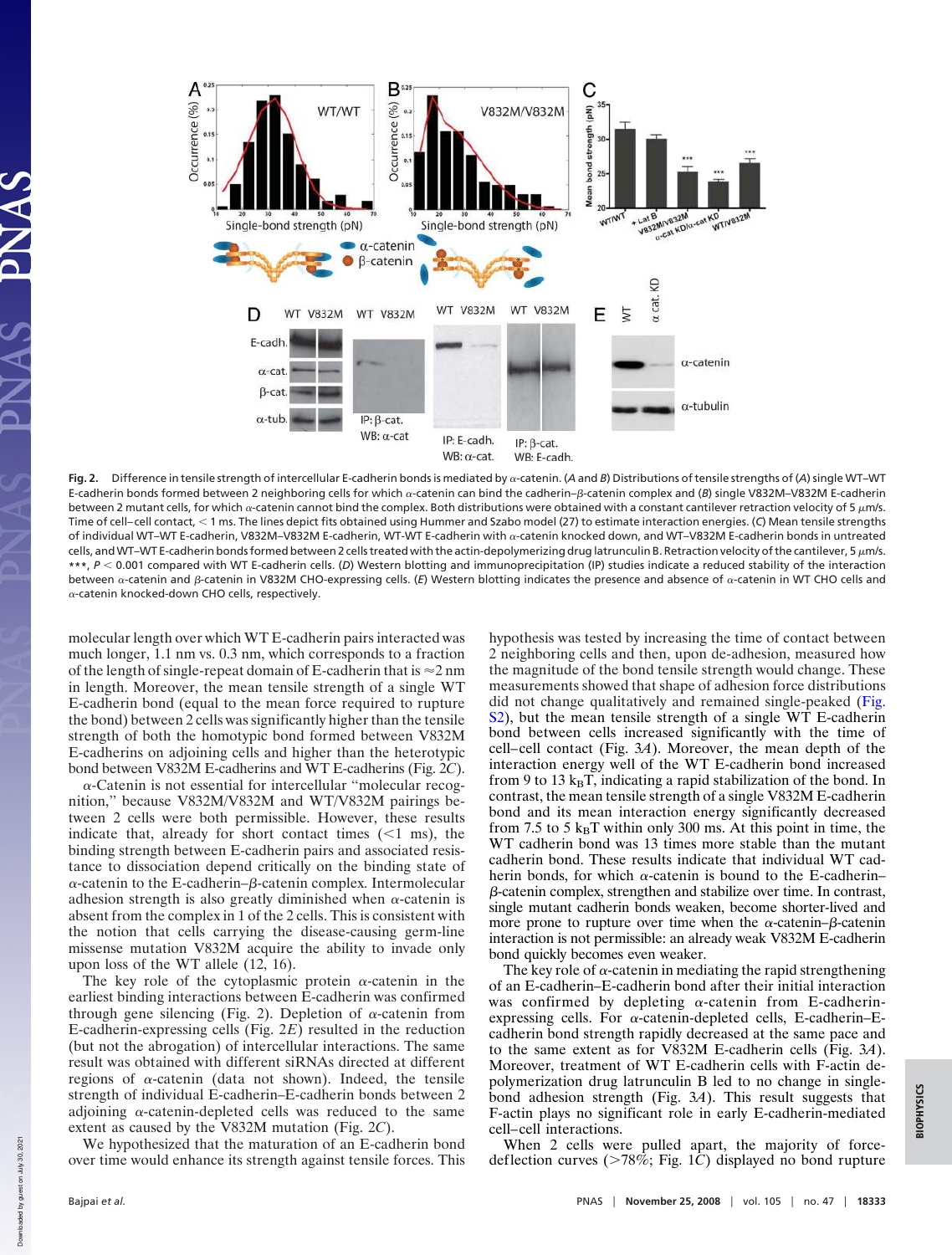

**Fig. 3.** --Catenin mediates the strengthening of individual E-cadherin bonds over time and the formation of additional cadherin bonds between cells. (*A*) Mean tensile strength of a single cadherin–cadherin bond as a function of the time of interaction between 2 WT E-cadherin cells, 2 V832M E-cadherin cells, 2 WT E-cadherin-a-catenin-depleted cells, or 2 WT E-cadherin cells treated with latrunculin B. \*\*\*,  $P < 0.001$  between values obtained for 1-ms and 300-ms contact times. (*B–D*) Probability for the formation of only 1, or 2, or 3, etc. cadherin bonds when 2 cells expressing either WT E-cadherin (*B*), V832M E-cadherin (c), E-cadherin in  $\alpha$ -catenin-depleted cells (D) are allowed to interact for an increasing time of contact after a first bond has been formed.

event for short cell–cell contact times. For an increasing time of interaction between cells that express WT E-cadherin, force– distance curves rapidly began to display multiple bond ruptures. The proportion of curves showing at least 1, 2, 3, etc. bond ruptures represents the probability of forming these multiple bonds during initial cell contact. In just 300 ms, when at least 1 bond was formed between the cells, the probability to form only that single bond was halved, and the probability to form 3 and 4 bonds was increased 3-fold and 6-fold, respectively, compared with the case of 1-ms dwell time. In contrast, within the same time of cell contact, the probability of forming additional bonds between mutant cadherin-expressing cells once a first bond was formed remained largely unchanged as time elapsed (Fig. 3*C*). The role of  $\alpha$ -catenin in mediating the formation of multiple bonds between adjoining E-cadherin-expressing cells was confirmed by depleting  $\alpha$ -catenin from these cells (Fig. 3D). In this analysis, treatment of WT E-cadherin cells with latrunculin B did not affect the probability of intercellular bond formation (data not shown). Together, these results indicate that the probability of forming additional intercellular bonds once the first bond is formed increases dramatically with time when  $\alpha$ -catenin is in the adhesion complex, independently of actin, whereas it remains low and constant when  $\alpha$ -catenin is absent from the adhesion complex.

A plausible mechanism for the rapid  $\alpha$ -catenin-mediated formation of multiple intercellular bonds stems directly from our results (Fig. 4). Once a first E-cadherin bond is formed between 2 neighboring cells, this initial intercellular bond increases the probability of formation of additional bonds because of both its own rapid strengthening and stabilization (Fig. 4), which are accompanied by the rapprochement of the plasma membranes of the adjoining cells. This accelerated formation of additional bonds between neighboring cells is akin to a ''Velcro'' effect, which drives cell–cell junction maturation. By contrast, V832M E-cadherins bonds or WT E-cadherins bonds between neigh-

boring cells lacking  $\alpha$ -catenin are able to form, but weaken extremely rapidly, with a stability against tensile forces decreasing, in  $<300$  ms, 13-fold compared with the WT E-cadherin bond. This instability reduces the chance of other mutant cadherin pairs joining that first bond to help form a nascent cell–cell junction. Here, V832M E-cadherins cannot synergistically build a firm intercellular junction, resulting in a rapidly weakening of cell–cell adhesion (Fig. 4). Indeed, previous work has shown that global cell–cell adhesion of CHO cells expressing V832M E-cadherins is much weaker than for control cells (12).

Another possible molecular mechanism that may explain the enhanced recruitment of E-cadherins when  $\alpha$ -catenin is bound to the E-cadherin– $\beta$ -catenin complex arises from the fact that  $\alpha$ -catenin is known to dimerize. Although no report of  $\alpha$ -catenin dimerization across E-cadherin– $\beta$ -catenin complexes has appeared, there is a distinct possibility that  $\alpha$ -catenin could act as



**Fig. 4.** Proposed mechanism by which  $\alpha$ -catenin mediates the strengthening of individual E-cadherin bonds over time and the formation of additional cadherin bonds between 2 cells after the formation of a first intercellular bond.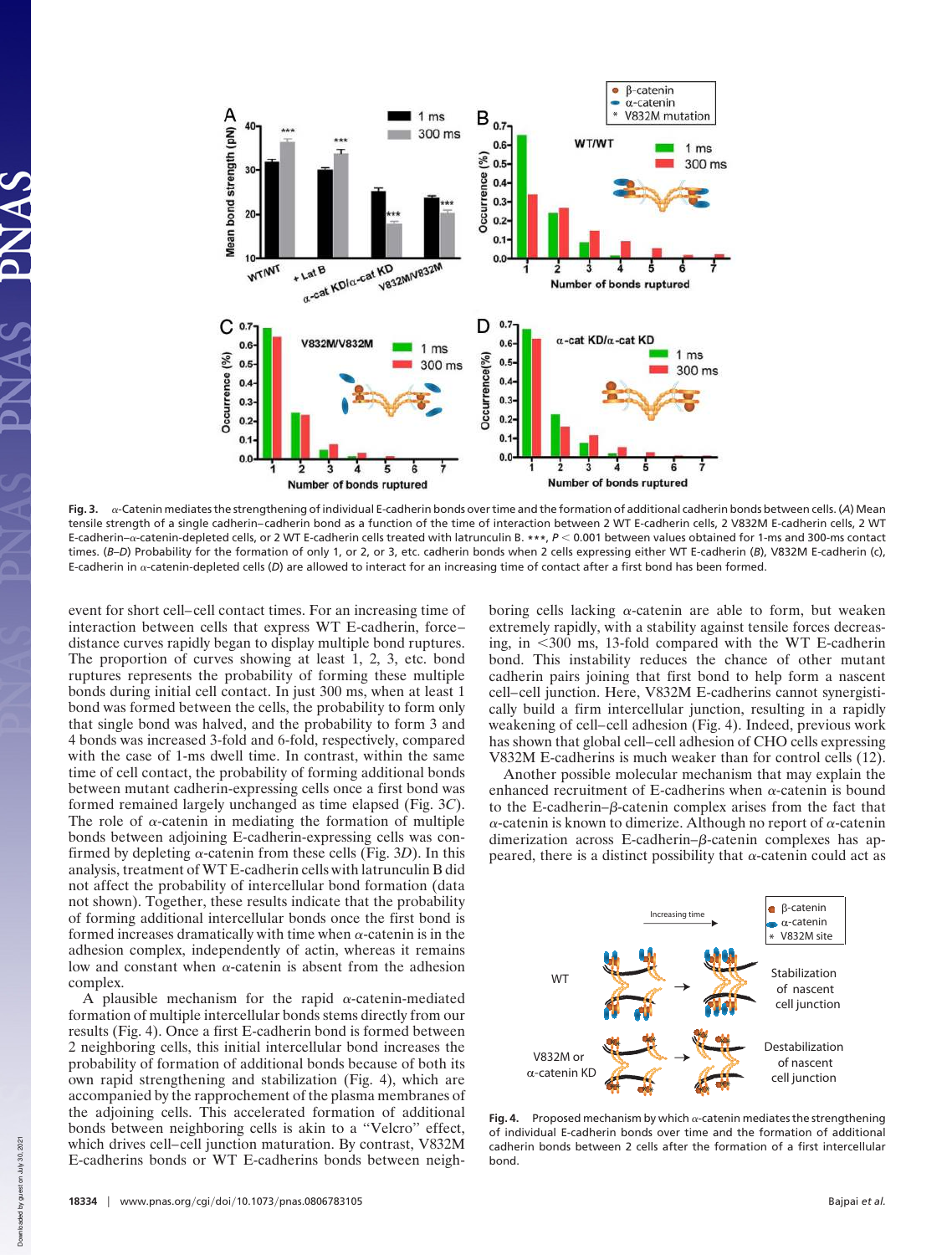a "bridge" spanning across  $2$  E-cadherin– $\beta$ -catenin complexes and, thereby, enhance the recruitment of E-cadherins to cell–cell contact site. However, binding screening results show that the dimerization site of  $\alpha$ -catenin overlaps with the  $\beta$ -cateninbinding site (17). By using chimeras, it was found that  $\beta$ -catenin binding disrupts the dimerization of  $\alpha$ -catenin molecules, potentially ruling out the possibility that  $\alpha$ -catenin dimerization mediates in E-cadherin recruitment. Hence, it would thus be interesting to visualize in a future study the recruitment of E-cadherins, under varied levels of  $\alpha$ -catenin expression and with alterations in the dimerization sites.

Our assay probes cadherin–cadherin interactions between 2 individual living cells. Analyses using live cells (18, 19) rather than recombinant proteins (7, 20–22) ensures that the physiological orientation of cell receptors on the cell surface and the posttranslational modifications of these receptors (e.g., glycosylation) are preserved. Moreover, using living cells rather than recombinant proteins ensures that the cytoplasmic domain of transmembrane receptors can interact with cytoplasmic proteins, thereby ensuring that cell signaling pathways that may well influence adhesion remain functional, which is of critical importance to this work.

In conclusion, this work identifies 2 key functions for  $\alpha$ -catenin and provides mechanistic insight into the earliest stages of molecular recognition between cells and the formation of intercellular adhesion (Fig. 4). (*i*) When bound to the E-cadherin–  $\beta$ -catenin complex,  $\alpha$ -catenin enhances the initial, homotypic interaction of individual WT E-cadherin molecules between the cells. (*ii*) By mediating the strengthening of the first intercellular E-cadherin bond within a short time span,  $\alpha$ -catenin helps transform an initial cell–cell contact consisting of just 1 bond into a nascent junction by mediating the formation of multiple bonds between cells without apparent input from the actin cytoskeleton. Hence, the cytoplasmic protein  $\alpha$ -catenin is essential for both cadherin-mediated intercellular recognition and the adhesive properties of individual cadherins in vivo.

## Experimental Procedures

Cell Culture. Unless stated otherwise, all reagents were purchased from Sigma. Human WT,  $\alpha$ -catenin-depleted, and V832M E-cadherin-expressing CHO-K1 cells were cultured in  $\alpha$ -MEM (Lonza) sterile cell culture medium, supplemented with 2 mM L-glutamine (Lonza), 5% FBS, 1% penicillin/streptomycin, and 500  $\mu$ g/mL G418. Plated cells were cultured in T-75 flasks (Falcon) at 37 °C and a humidified, 5% CO<sub>2</sub> environment. For passing, a 70% confluent cell layer was washed in HBSS (Invitrogen) and incubated with 1 mL of trypsin–EDTA (Invitrogen) for 5 min, suspended in medium, and plated at 1:10 ratio. For molecular force probe (MFP) measurements, cells were passed into a 35-mm Corning dish and incubated overnight. For all experimental procedures requiring the cells to be out of the environment-controlled incubator, the medium was supplemented with 2% Hepes (Invitrogen) for pH control. Ecadherin-expressing CHO cells stably depleted of  $\alpha$ -catenin were generated through small interference RNA (siRNA) interference and selection (Fig. 2*E*). For some of the experiments, WT E-cadherin CHO cells were treated with 40 nM latrunculin B in serum-free medium for 2 h in the absence of serum before experiments. Through fluorescence microscopy, we found that this concentration induced significant disassembly of the actin filament network (data not shown). Immediately before loading the treated cells on the atomic force microscope (AFM), the medium was changed to latrunculin B containing prewarmed medium with 5% FBS.

 $\bold{s}$ iRNA Transfection. A set of 4 different siRNAs targeting  $\alpha$ -catenin mRNA was purchased from Dharmacon and prepared according to the manufacturer's instructions. In parallel, nonsilencing siRNA duplexes were used as negative control. Before transfection, 60% confluent monolayers of CHO-WT cells plated onto 6-well plates were washed with PBS and incubated in serum and antibiotic-free medium. Cells were transiently transfected with 0–150 nM siRNA, using Lipofectamine 2000 transfection reagent (Invitrogen). At the end of each transfection, putative cytotoxic effects were evaluated, analyzing cell viability by the trypan blue dye exclusion test. Efficiency of depletion was maximum at 48 h, and cat-11 and cat-12 were chosen from the set of siRNAs and used at 150 nM (see Figs. S3 and S4).

Immunoprecipitation. Immunoprecipitation studies were performed by using the Immunoprecipitation Starter Pack (Amersham Bioscience). Confluent cells were lysed in cold PBS containing 1% Triton X-100, 1% Nonidet P-40, protease inhibitor mixture (1 tablet per 50 mL of buffer; Roche), and phosphatase inhibitor mixture (1:100 dilution; Sigma). Total protein was quantified by following the Bradford dye-binding procedure. An aliquot of 500  $\mu$ g of protein was immunoprecipitated with protein G, according to the manufacturer's instructions; 1-10  $\mu$ g of monoclonal antibodies against E-cadherin,  $\alpha$ -catenin, or  $\beta$ -catenin (Transduction Laboratories) was used. Immunoprecipitated proteins were separated on a 7.5% SDS-polyacrylamide gel by electrophoresis, followed by transfer onto a nitrocellulose membrane (Hybond C-extra; Amersham Bioscience). Immunoblotting was performed with antibodies against E-cadherin (1:3,500; R&D Systems),  $\alpha$ -catenin or  $\beta$ -catenin (1:1,000; Transduction Laboratories), with an ECL Western blotting detection kit (Amersham Bioscience).

Preparing AFM Cantilevers. Gold-plated SiN AFM cantilevers (model MLCT-AUHW; Veeco Instruments) were used for force spectroscopy measurements. The AFM cantilevers were washed with 70% EtOH, 10% HCl solution, ultrapure water, and 95% EtOH for 1 min each, taking care that the cantilevers at the end of the tips did not break because of interfacial tension. The cantilevers were subsequently washed in acetone for 5 min and allowed to dry on a clean, Pyrex glass dish. The cantilevers were then incubated in a PBS drop until needed for the AFM pulls. For experiments with dwell, the tip was incubated in a 0.5 mg/mL of streptavidin for 3 h. No streptavidin treatment was necessary for no-dwell experiments.

Biotinylation of E-Cadherins on Live Cells. Streptavidin–biotin linkages were used (only for the dwell experiments) to tether the cells to the cantilevers strongly because a prolonged cell–cell contact leads to greater adhesion forces. Biotinylation of cells with sulfo-NHS-LC-biotin (Pierce) was carried out according to the manufacturer's instructions. In short, cells were washed three times in ice-cold PBS and treated with 0.5 mg/mL biotin at  $6 \times 10^6$  cells per mL. The biotin–cell suspension was stored at 4 °C for 30 min, and excess biotin was quenched with glycine and washed down to a final suspension of  $5 \times 10^8$  cells per mL. For experiments involving no dwell, this step was eliminated, and the cells were centrifuged to a final suspension of  $5 \times 10^8$  cells per mL for loading onto the AFM cantilever.

Loading Live Cells on AFM Cantilever Tips. An Eppendorf Transjector 5246 equipped with a modified borosilicate microneedle (Sutter Instruments) was used to deposit 4–5 cells on the tip of the AFM cantilever. The whole procedure was carried out in a temperature-controlled chamber mounted on a Nikon TE-2000 microscope, using a 10 $\times$  Plan Fluor objective (N.A. 0.3). Hepes was used for pH control of the cell culture medium. The cantilever with the cells attached to its tip as incubated at 5%  $CO<sub>2</sub>$  and 37 °C overnight.

Single-Molecule Force Spectroscopy. Single-molecule, live-cell measurements were made by using a pico-Newton sensitive MFP (Asylum Research). The functioning of an MFP has been detailed elsewhere (23, 24). Briefly, it works on the principle of reflection of a directed laser from the surface of a flexiblecantilever that undergoes a sudden deflection as a result of sudden release of tethering force, in this case, the rupture of a single bond. The deflection of the cantilever is measured as a voltage-signal read-out through a photodetector while the vertical displacement of the cantilever is controlled through an accurately calibrated piezodrive. The raw output of the MFP comprises 2 parameters, the photodetector sensor output (PSPD, in volts) and the linear variable differential transformer output. Two calibration parameters are used to convert the PSPD output to force, the force constant (k, pN/nm) of the cantilever and the inverse optical lever sensitivity (InvOLS, nm/V). Whereas the force constant is measured through the thermal resonance technique (25), the InvOLS is measured by lowering the cantilever onto a hard substrate and measuring the slope of the displacement vs. PSPD output. Immediately before the MFP measurements, the 35-mm Corning dish with plated cells was washed thoroughly with HBSS (Invitrogen) and was filled with 5 mL of serum-free medium supplemented with 2% Hepes, preheated to 37 °C.

Statistical theory of cell adhesion predicts that when the probability of binding between 2 cells is reduced to 25%, then the probability of forming a single bond vs. 2 and 3 bonds is 84%, 12%, and  $<$  3%, respectively, and follows Poisson statistics (26). The probability of formation of a single functional cadherin bond between 2 cells may depend on many parameters, including their time of contact, the impinging force upon approach of the cells, the surface area of contact between the cells, and the density and diffusivity of cadherin pairs of the cell surface. Time of cell–cell contact  $(<$ 1 ms) and force of approach (<150 pN) were manipulated to reach a targeted 30% success rate